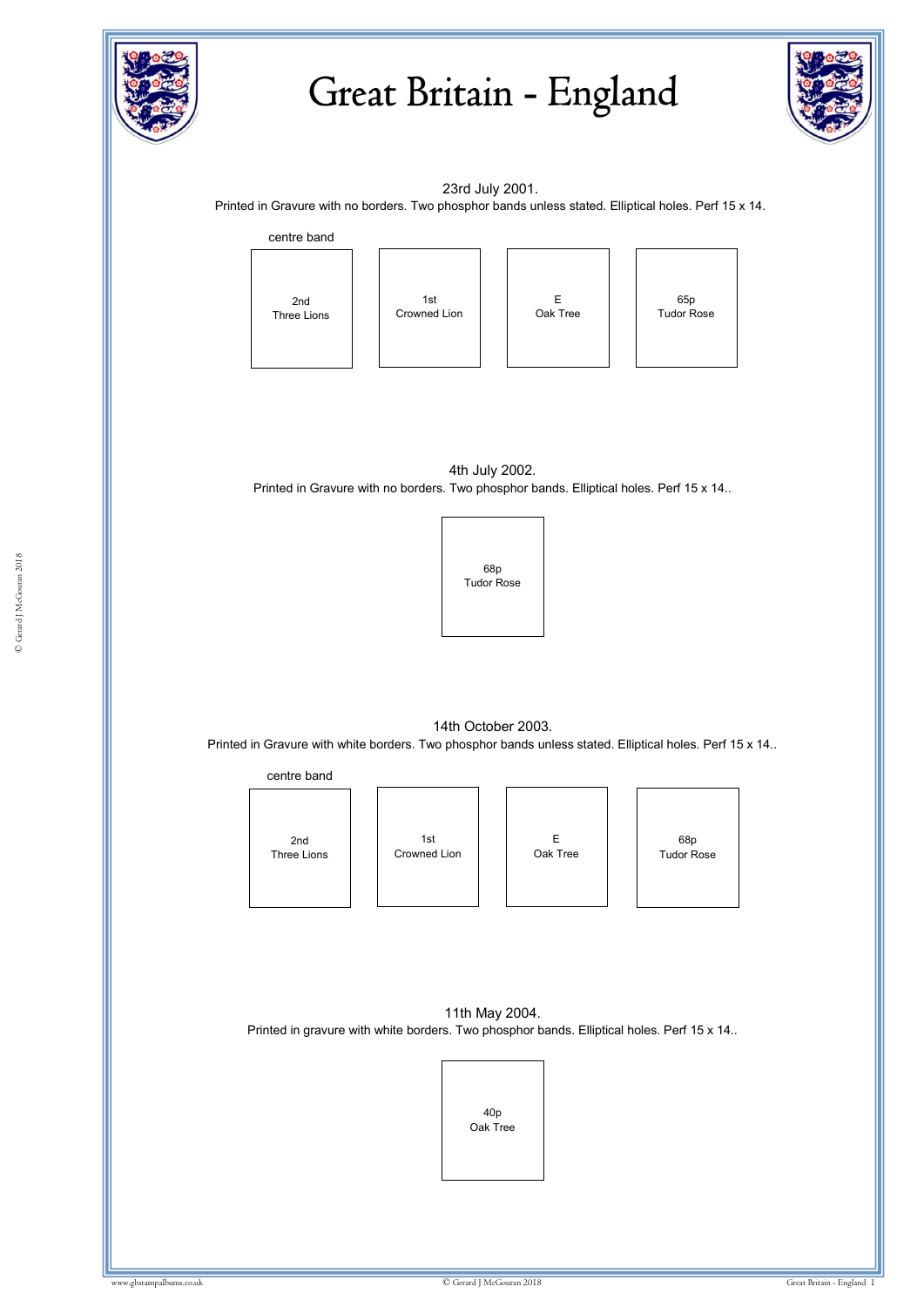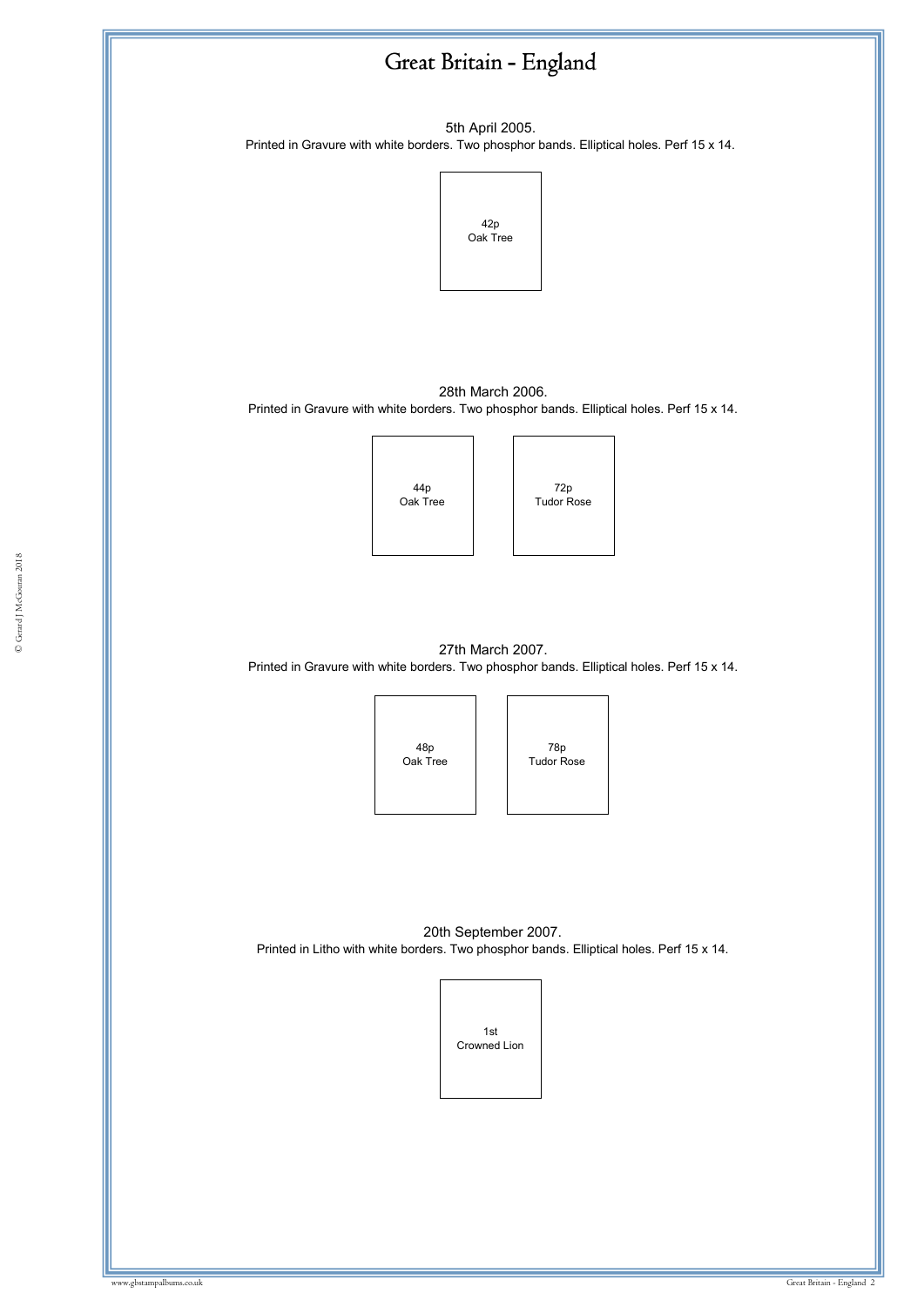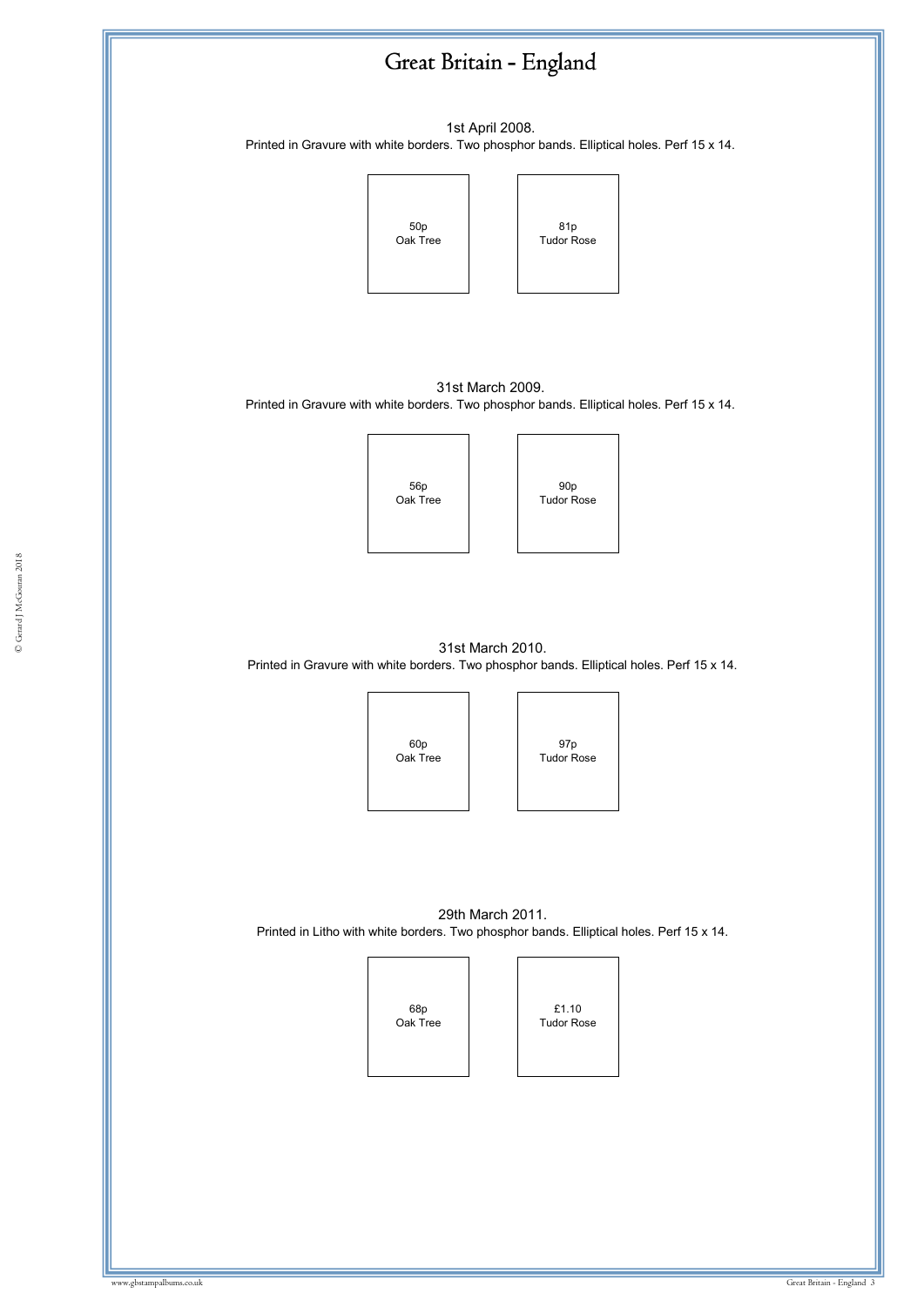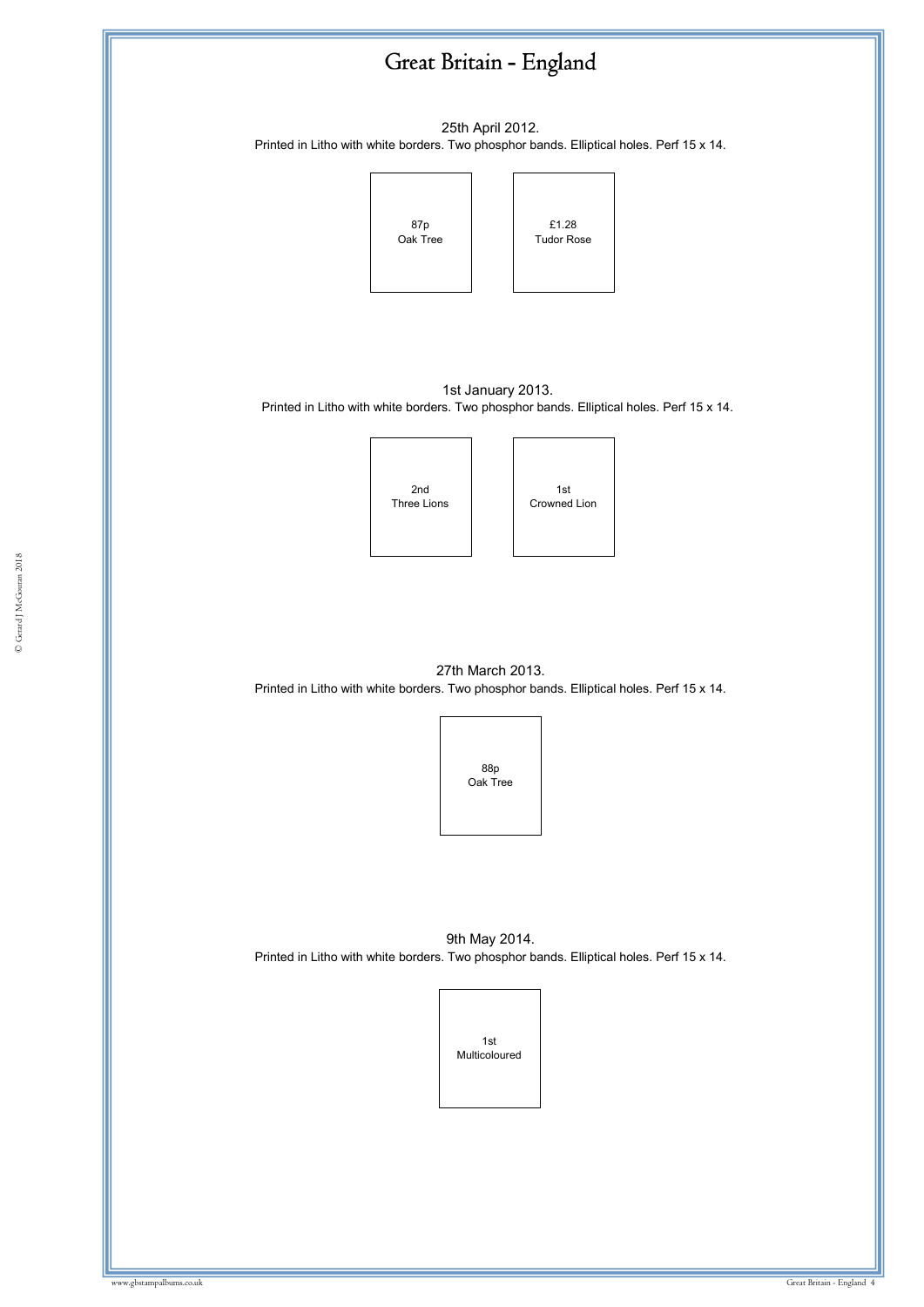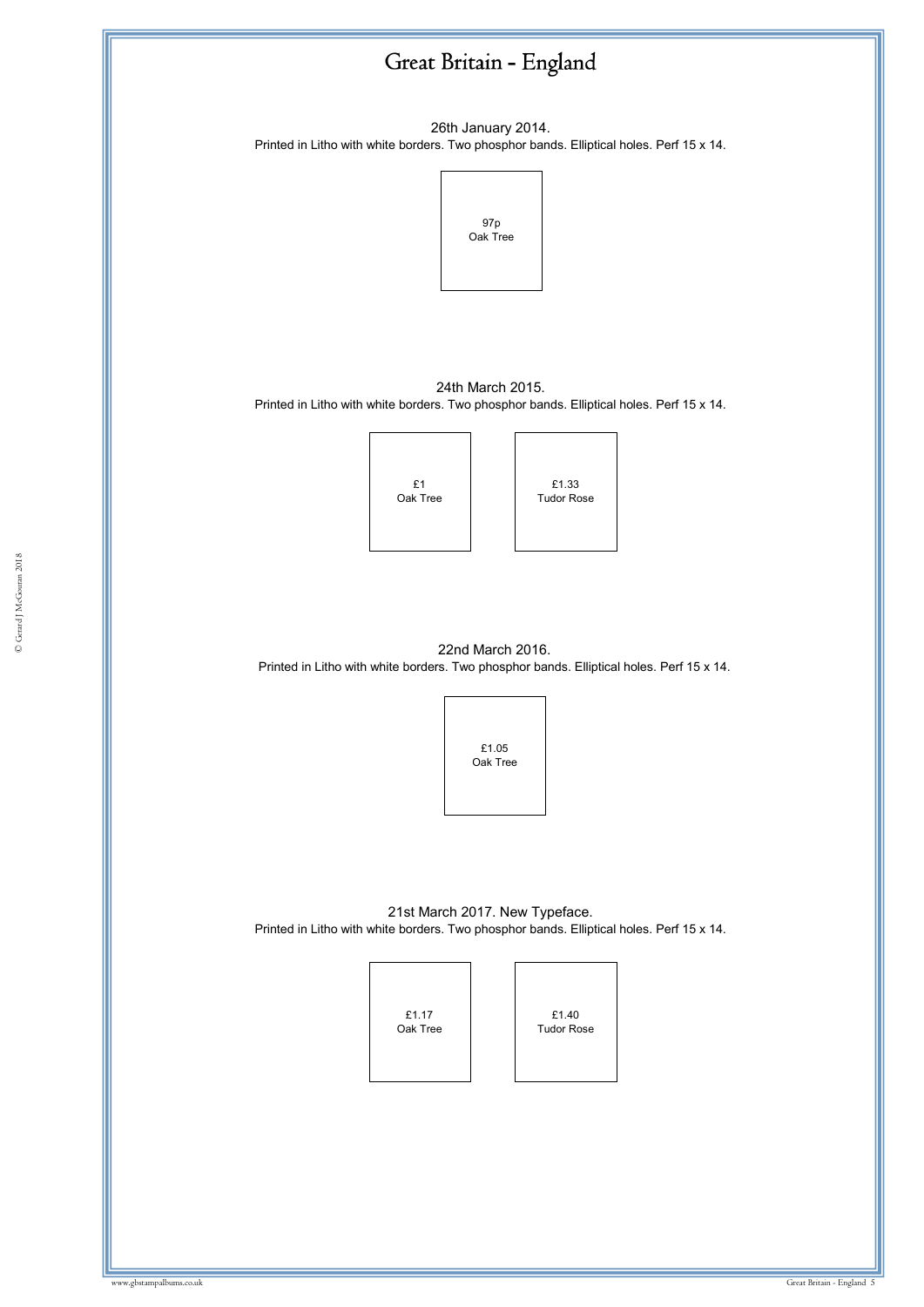## Great Britain - England

20th March 2018.

Printed in Litho with white borders. Two phosphor bands unless stated. Elliptical holes. Perf 15 x 14.



19th March 2019. Printed in Litho with white borders. Two phosphor bands. Elliptical holes. Perf 15 x 14.



|  | £1.35<br>Oak Tree |  | £1.55<br><b>Tudor Rose</b> |  |
|--|-------------------|--|----------------------------|--|
|--|-------------------|--|----------------------------|--|

17th March 2020. Printed in litho with white borders. Two phosphor bands.



£1.63 Tudor Rose

23rd December 2020. Printed in litho with white borders. Two phosphor bands. Elliptical holes. Perf 15 x 14.



23/12/20